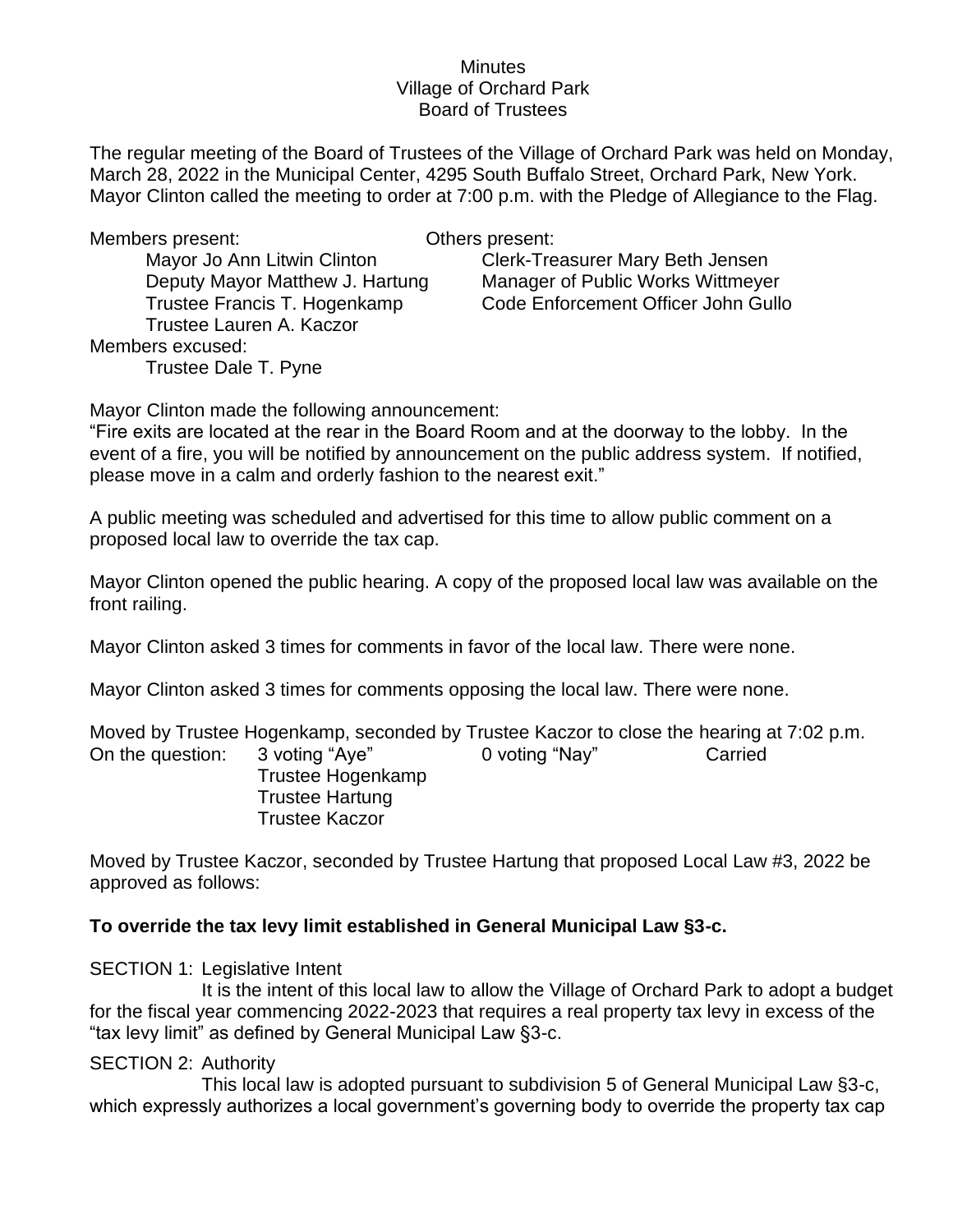for the coming fiscal year by the adoption of a local law approved by a vote of sixty percent (60%) of said governing body.

## SECTION 3: Tax Levy Limit Override

The Board of Trustees of the Village of Orchard Park, County of Erie, is hereby authorized to adopt a budget for the fiscal year commencing 2022-2023 that requires a real property tax levy in excess of the amount otherwise prescribed in General Municipal Law §3-c.

### SECTION 4: Severability

If a court determines that any clause, sentence, paragraph, subdivision, or part of this local law or the application thereof to any person, firm or corporation, or circumstance is invalid or unconstitutional, the court's order or judgment shall no affect, impair, or invalidate the remainder of this local law, but shall be confined in its operation to the clause, sentence, paragraph, subdivision, or part of this local law or in its application to the person, individual, firm or corporation or circumstance, directly involved in the controversy in which such judgment or order shall be rendered.

SECTION 5: EFFECTIVE DATE: This local law shall take effect immediately and will be filed with the Secretary of State.

| On the question: | 3 voting "Aye"<br>Trustee Hogenkamp             | 0 voting "Nay" | Carried |
|------------------|-------------------------------------------------|----------------|---------|
|                  | <b>Trustee Hartung</b><br><b>Trustee Kaczor</b> |                |         |

Moved by Trustee Hogenkamp, seconded by Trustee Kaczor to accept the minutes of March 14, 2022 as presented.

| On the question: | 3 voting "Aye"         | 0 voting "Nay" | Carried |
|------------------|------------------------|----------------|---------|
|                  | Trustee Hogenkamp      |                |         |
|                  | <b>Trustee Hartung</b> |                |         |
|                  | <b>Trustee Kaczor</b>  |                |         |
|                  |                        |                |         |

Moved by Trustee Hartung, seconded by Trustee Kaczor that the vouchers numbering 4555 to 4579 in Batch #144 of fiscal year 2021-2022 in the amount of \$105,020.08 be paid as presented. On the question: 3 voting "Aye" 0 voting "Nay" Carried

Trustee Hogenkamp Trustee Hartung Trustee Kaczor

Comments from the floor of items not on the agenda:

- Josh Repp (112 Thorn Avenue) had concerns with capital projects being planned by the schools and felt the projects have not been well vetted with the public. Among his concerns are greenspace, annual fireworks and the Pavilion.
- Jeff Bonerb (106 Thorn Avenue) was not pleased with the school's proposed plans. He is concerned about the increase in traffic on Thorn Avenue and the impact it will have on the properties. He feels the input of area residents should be considered.

Moved by Trustee Hartung, seconded by Trustee Kaczor that the report of the Associate Village Justice for the month of February be received and filed.

| On the question: | 3 voting "Aye"         | 0 voting "Nay" | Carried |
|------------------|------------------------|----------------|---------|
|                  | Trustee Hogenkamp      |                |         |
|                  | <b>Trustee Hartung</b> |                |         |
|                  | <b>Trustee Kaczor</b>  |                |         |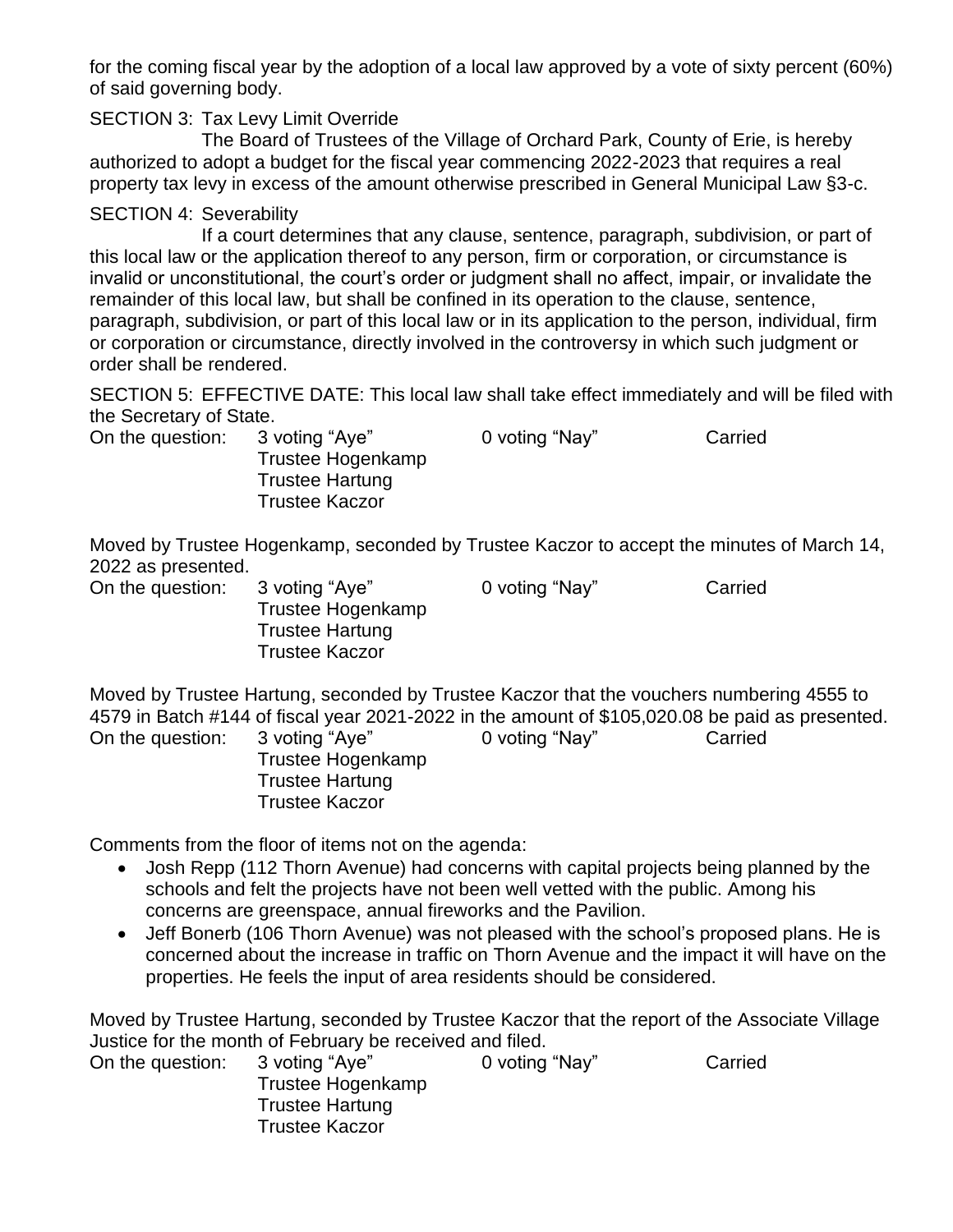- Code Enforcement Officer John Gullo had nothing to report.
- Manager of Public Works Wittmeyer had nothing to report.
- Trustee Kaczor had nothing to report.
- Deputy Mayor Hartung reported that beginning April 1 the Village has contracted with Waste Management for a new service. More information is available on their website WMAtYourDoor.com
- Trustee Hogenkamp had nothing to report.
- Clerk Treasurer Jensen had nothing to report.
- Mayor Clinton reported that there a masks and COVID home tests kits available in the Village Office.

Moved by Trustee Hartung, seconded by Trustee Hogenkamp that the following budget adjustments be authorized for fiscal year 2021-2022: Increase budget for:

| • Pole Barn Contractual Expense by                          |                                                                                        | \$20,000       |          |         |  |
|-------------------------------------------------------------|----------------------------------------------------------------------------------------|----------------|----------|---------|--|
| • CHIPS revenue by                                          |                                                                                        |                | \$20,000 |         |  |
| • General Medicare expense by                               |                                                                                        |                | \$       | 1,700   |  |
| <b>General Social Security expense by</b><br>$\bullet$      |                                                                                        |                | S        | 7,000   |  |
| Central Garage materials & supplies expense by<br>$\bullet$ |                                                                                        | \$             | 100      |         |  |
| Reduce budget for:<br>$\bullet$                             | Street lighting contractual expense by                                                 |                |          | 8,800   |  |
| On the question:                                            | 3 voting "Aye"<br>Trustee Hogenkamp<br><b>Trustee Hartung</b><br><b>Trustee Kaczor</b> | 0 voting "Nay" |          | Carried |  |

Mayor Clinton acknowledged Nancy Hart's resignation as Village Prosecutor. Mayor Clinton appointed Charles Messina as Village Prosecutor to fill the vacancy.

Moved by Trustee Hogenkamp, seconded by Trustee Kaczor to that Mayor Clinton's appointment be approved.

| On the question: | 3 voting "Aye"         | 0 voting "Nay" | Carried |
|------------------|------------------------|----------------|---------|
|                  | Trustee Hogenkamp      |                |         |
|                  | <b>Trustee Hartung</b> |                |         |
|                  | <b>Trustee Kaczor</b>  |                |         |

Moved by Trustee Kaczor, seconded by Trustee Hartung that a public hearing be scheduled and advertised for April 25, 2022 at 7:00 pm to hear public comment on a proposed Local Law amending Chapter 187 of the Orchard Park Village Code, entitled "Streets and Sidewalks". On the question: 3 voting "Aye" 0 voting "Nay" Carried Trustee Hogenkamp Trustee Hartung Trustee Kaczor

Moved by Trustee Hartung, seconded by Trustee Hogenkamp that it has been reported to the Village Board of Trustees that the owner of real property located at 4468 S. Buffalo Street (SBL 173.05-1-27) in the Village of Orchard Park has failed to pay to the Village of Orchard Park duly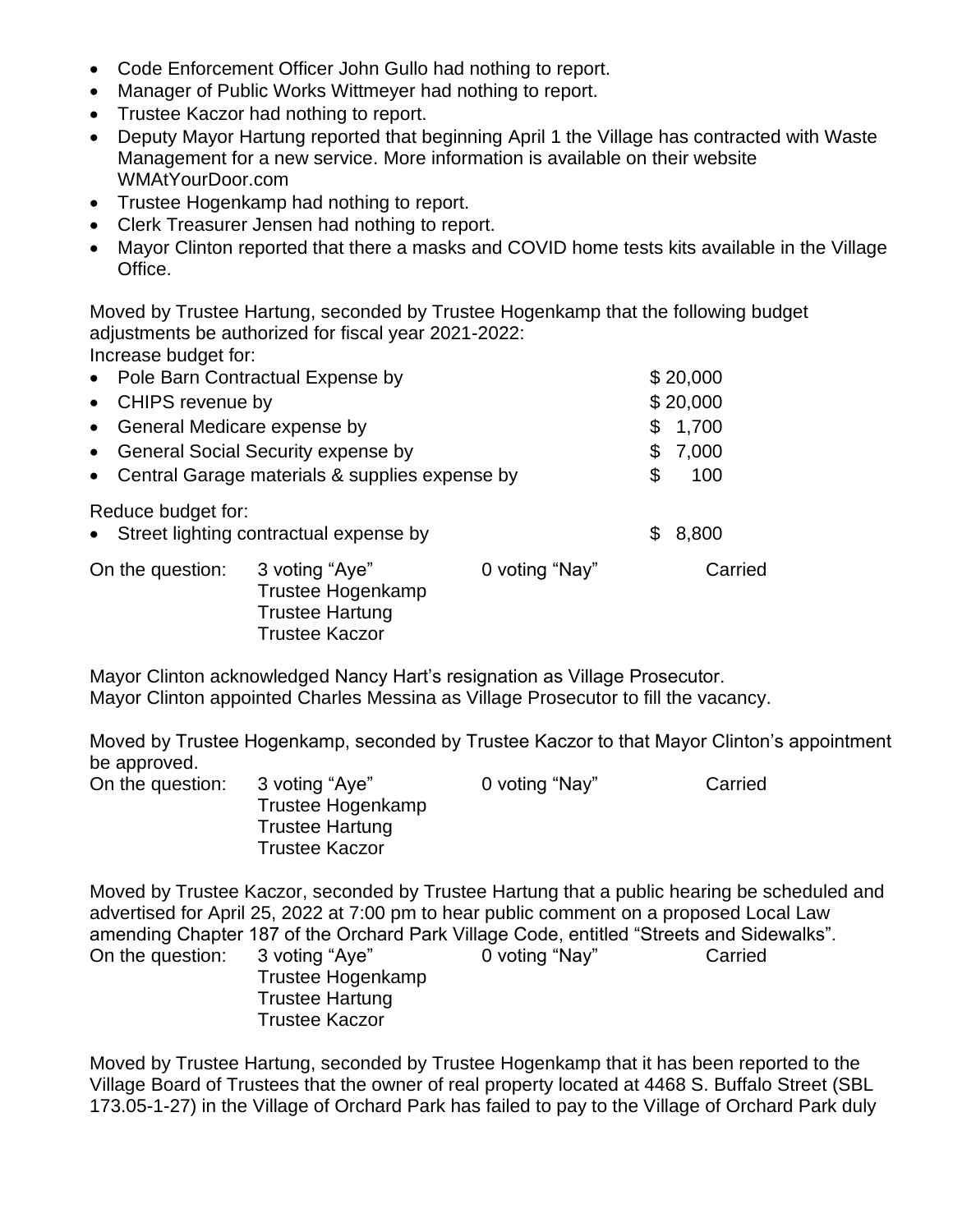authorized costs of \$ 61.76 pursuant to Section 210.21 of the Municipal Code of the Village of Orchard Park.

I hereby move that said costs of \$ 61.76 shall become a lien upon the aforesaid real property and shall be added to and become a part of the taxes levied upon such real property and shall bear interest at the same rate as and be collected and enforced in the same manner as taxes. On the question: 3 voting "Aye" 0 voting "Nay" Carried

Trustee Hogenkamp Trustee Hartung Trustee Kaczor

Moved by Trustee Hogenkamp, seconded by Trustee Kaczor authorizing Village Administrator Jensen to advertise for RFP's for Insurance Services for the Village of Orchard Park.

> Trustee Hogenkamp Trustee Hartung Trustee Kaczor

On the question: 3 voting "Aye" 0 voting "Nay" Carried

Moved by Trustee Kaczor, seconded by Trustee Hartung that

WHEREAS, AIM funding plays a pivotal role in funding essential municipal services such as water, sewer, public works, police, fire and ambulance for cities and villages across New York State and,

WHEREAS, the State has not increased AIM funding in 13 years and,

WHEREAS, inflation has eroded AIM funding by roughly 29% over that time period and, WHEREAS, the New York State Conference of Mayors and nearly 400 of its members

have signed onto a letter to the Governor requesting an inflationary increase of \$210 million in AIM funding and,

WHEREAS, the Governor's Executive Budget proposed keeping AIM funding flat and, WHEREAS, the New York State Senate and Assembly have included increases of \$210 million and \$150 million, respectively, to AIM funding in their one-house budgets and,

WHEREAS, an increase in AIM funding would reduce the local tax burden and help revitalize communities across New York, and

NOW, THEREFORE, BE IT RESOLVED that the Village of Orchard Park urges Governor Hochul to work with the leaders of the Senate and Assembly and increase AIM funding in the 2022-23 adopted State Budget.

A copy of this resolution shall be sent to Governor Kathy Hochul, Senate Majority Leader Andrea Stewart-Cousins, Assembly Speaker Carl Heastie, Senator Sean M. Ryan, Assemblymember Pat Burke and the New York State Conference of Mayors.

On the question: 3 voting "Aye" 0 voting "Nay" Carried Trustee Hogenkamp Trustee Hartung Trustee Kaczor

Moved by Trustee Hartung, seconded by Trustee Hogenkamp that

WHEREAS, a "Zombie Foreclosure" occurs when a homeowner vacates their property after amortgage default and threat of foreclosure, with the home becoming a "Zombie" because the bank has not completed the foreclosure process; and

WHEREAS, the longer a property remains in the foreclosure process, the more often neighboringhomeowners will struggle with a multitude of issues, such as an unattended home becoming a danger to children, a potential place for vagrants and squatters to move in without fear of eviction, as well as unkempt landscaping leading to an increase in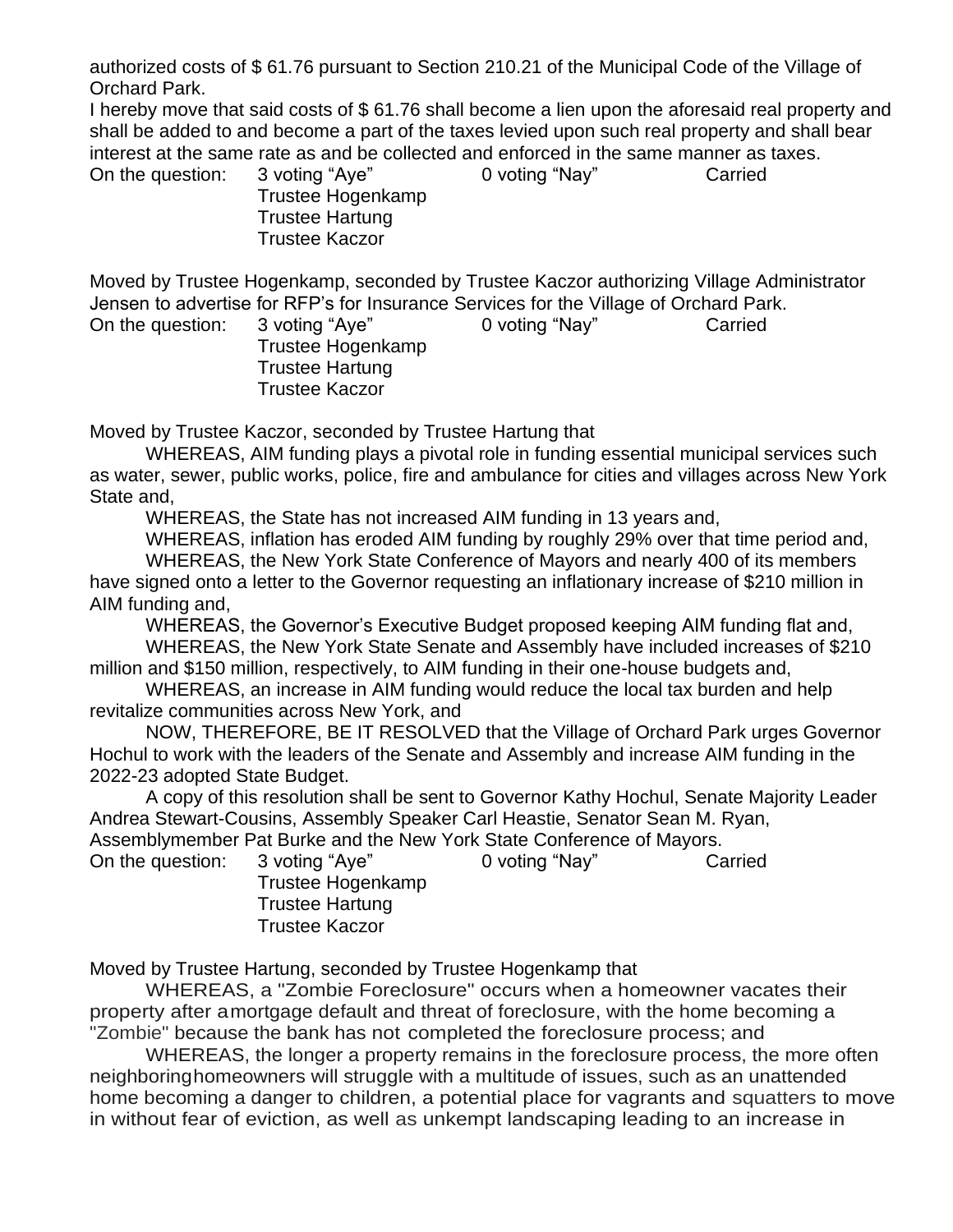unwanted wildlife during the summer months and obstructed sidewalks during the winter months; and

WHEREAS, vacant homes diminish the value of surrounding properties, sometimes significantly lowering the sale price of an entire street, and blighted properties may result in demolition; and

WHEREAS, diminished property values present budgetary and property tax revenue challenges for towns, villages and cities in Erie County; and

WHEREAS, the Erie County Clerk, Michael P. Kearns, and the Western New York Law Center (the "Law Center") for over a decade have been undertaking various efforts and initiatives to combat the impacts that Zombie Foreclosures have on neighborhoods in Erie County; and

WHEREAS, the New York State Legislature passed the 2016 Zombie Property and Foreclosure Prevention Law (the "Zombie Foreclosure Law"), which in part amends New York Real Property Actions and Proceedings Law ("RPAPL") Section 1308 to require holders of first lien mortgages, or their servicing agents, to secure and maintain vacant one-to-four family properties; and

WHEREAS, the Law provides the following tools in the fight against Zombies: banks or servicers that fail to maintain properties can face potential penalties of up to \$500 per day per property; creation of an expedited foreclosure process; and, RPAPL Section 1310's establishment of a statewide database of abandoned properties to be maintained by the New York State Department of Financial Services;

WHEREAS, the Erie County Legislature has provided the Erie County Clerk, Michael P. Kearns, and the Western New York Law Center with effective resources to: deliver technical assistance to County municipalities; engage the community to persuade lenders to complete the foreclosure process and perform regular property maintenance; and enforce the Zombie Foreclosure Law; and

WHEREAS, in September of 2019, Erie County Clerk, Michael P. Kearns, announced the creation of the Erie County Clerk's ZOMBIES Initiative (Zero tolerance; Open lines of communication; Municipal participation; Bank accountability; Investment in neighborhoods; Engage and educate communities; Solutions) to provide additional resources to Erie County municipalities and communities facing Zombie Foreclosures; and

WHEREAS, the emergence of the COVID-19 pandemic and its widespread financial impacts caused the statewide default on mortgages to soar to 11.8% at the height of the pandemic, and recent numbers from October 2021showed that 7.4%of all homeowners in New YorkState were behind on their mortgage payments; and

WHEREAS, in February of 2021, the Erie County Clerk and members of the Erie County Zombie Foreclosure Task Force created the "Stay in Your Home Campaign" to introduce effective strategies to combat foreclosures caused by the COVID-19 pandemic; and

WHEREAS, ever changing state and federal regulations have temporarily staved off a surge in foreclosures but it is anticipated that foreclosures will sharply increase once these measures end; and

WHEREAS, hundreds of homes in Erie County are currently considered "Zombies," stuck in foreclosure limbo and drastic increase in the number of foreclosures will escalate the possibility of more Zombie properties; and

WHEREAS, the Erie County Clerk's ZOMBIES Initiative has resolved issues with dozens of Zombies in Erie County; and

WHEREAS, the County of Erie is New York State's leader in combatting zombies;

WHEREAS, tackling the problem of Zombies in Erie County requires effective communication and cooperation to ensure properties are appropriately targeted and municipalities have potent and practical resources to protect their communities.